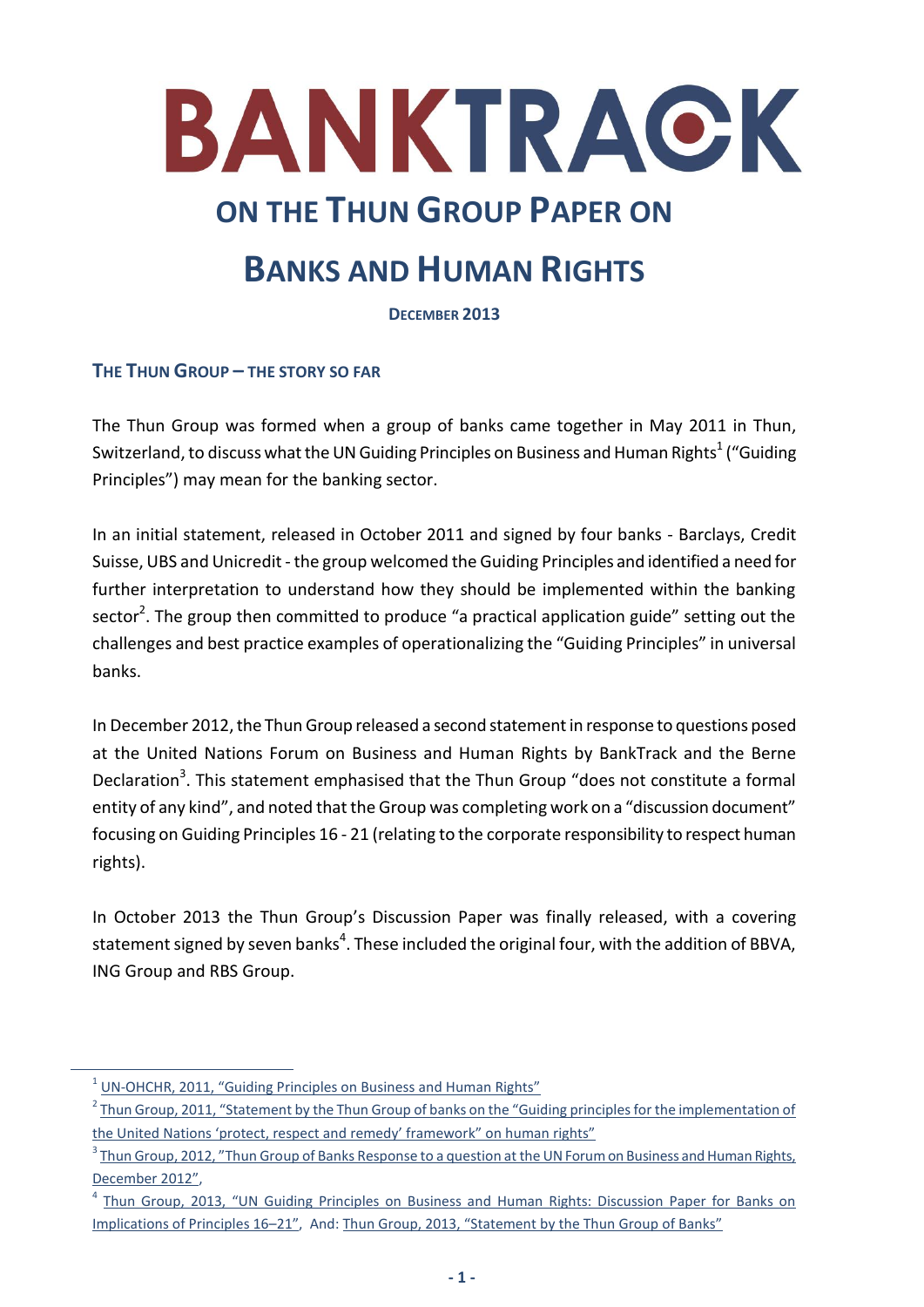#### **BANKTRACK REACTION**

Although this two-year process seemed to constitute a "managing down" of expectations (from 'practical application guide' to 'discussion document', from the Guiding Principles as a whole to just Principles 16 – 21, etc.), the Thun Group's paper made an important contribution as a guide to the banking sector for operationalizing the UN Principles, elaborating on policy and governance frameworks for banks, and providing guidance on the scope and content of due diligence procedures for different financial services.

The paper recognized, in a first for the banking sector, that the UN Guiding Principles apply to all parts of a bank's business, including asset management and personal banking as well as corporate and investment banking. It was accordingly given a cautious welcome by BankTrack. Some important gaps, however, remain to be filled.

## **KEY CRITICISMS OF THE THUN GROUP PAPER**

### **1. Lack of engagement with civil society and other key stakeholders.**

The UN Guiding Principles call for consultation with recognised experts, potentially affected groups and other relevant stakeholders in the formation of policy commitments and in the process of human rights due diligence.

While the Thun Group sent an advance document to a small group of as-yet unnamed experts, apparently no NGO or Civil Society consultation has taken place on the draft document. Neither BankTrack, nor any of its network of 40 civil society organisations working on banks, was consulted, despite assurances from UBS and Credit Suisse that this would take place.

## **BankTrack calls on the Thun Group to engage Civil Society groups in any next step it may undertake.**

#### **2. Weak context section underplays banks' influence**

The context section of the Thun Group paper begins with a series of caveats that seek to play down the banking sector's influence and its leverage over clients. It states for example that "the degree of leverage is often a great deal less than popularly believed" and that "the decision of the bank may be limited simply to whether or not it should conduct the business" (page 5).

Leverage is defined in the UN Guiding Principles as "the ability to effect change in the wrongful practices of an entity that causes a harm" (commentary to Principle 19). By providing essential financing, banks have a higher leverage than for example a buyer in a supply chain. Banks also have the possibility to increase leverage, for example by the use of specific covenants outlining non-financial obligations of the client, as is standard practice with transactions that fall under the Equator Principles.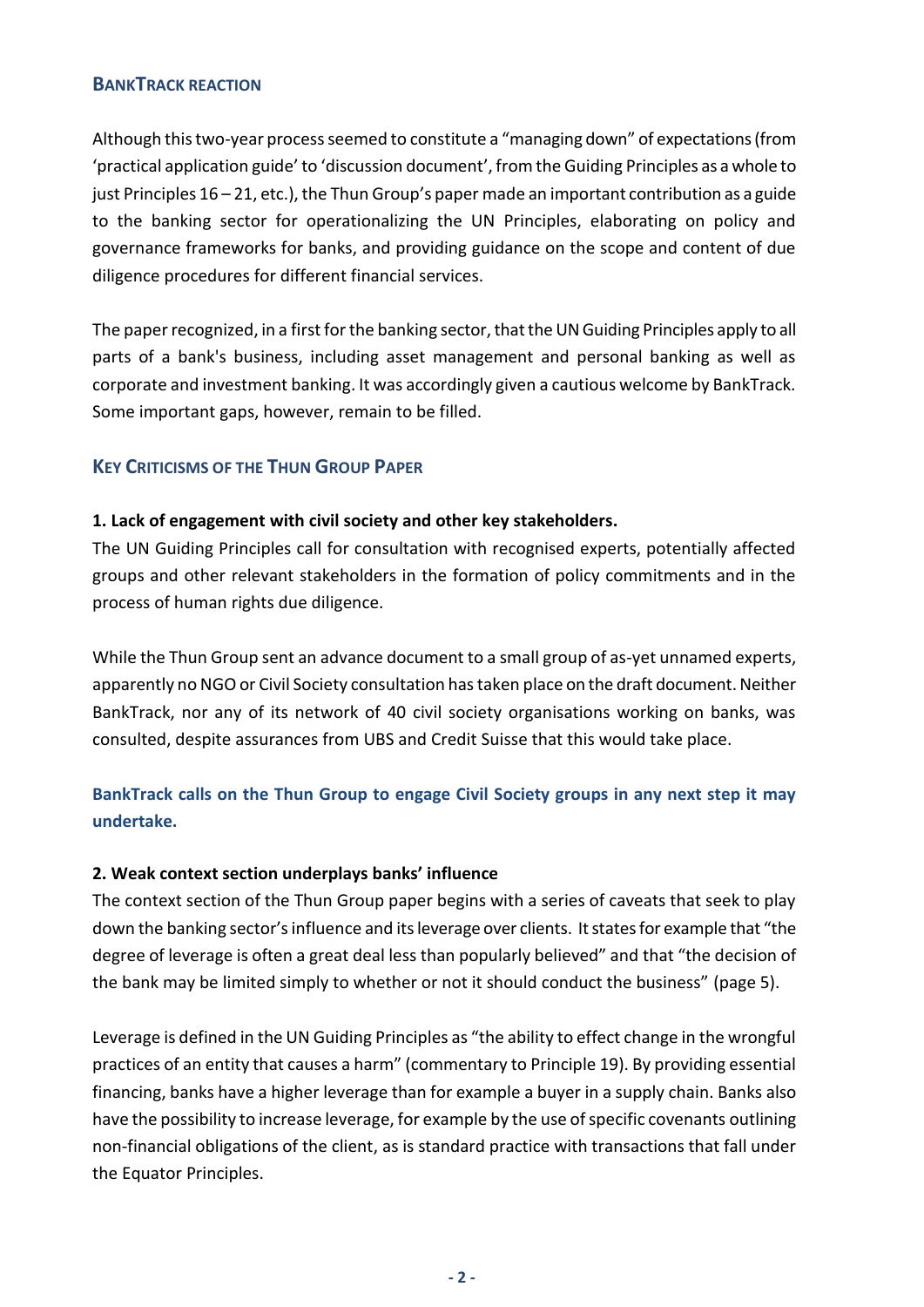The paper further recognised that banks "have an interest and a responsibility to ensure, so far as practically possible, that their actions and decisions do not harm human rights and add value to the communities in which they operate" (page 5), but only because they "*may find themselves linked* to human rights violations committed by their clients".

Banks find themselves linked to human rights violations when they are involved in financing human rights violations. Recognition that banks' human rights responsibility results from their role in facilitating projects and other economic activities with real impacts, rather than from passively 'finding themselves linked' to such violations, would have been welcome. This focus on reputational and other risk to the bank is a step back from the Guiding Principles, which start from the basis that "the responsibility to respect is a global standard of expected conduct for all business entreprises" (Principle 11) and not only a risk minimizing exercise.

In addition, the content section also includes an unnecessary relativisation of the universality of human rights: "A bank may apply international human rights standards wherever possible but if doing so means that its employees in a particular jurisdiction are acting in breach of local law and may be subject to legal retribution, then it may decide to comply with local law and seek alternative means of compliance with accepted standards" (page 5).

The Guiding Principles themselves discuss the possibility that the domestic context renders it impossible to honour the principles of internationally recognized human rights fully. In such situations "business enterprises are expected to respect the principles of internationally recognized human rights to the greatest extent possible in the circumstances, and to be able to demonstrate their efforts in this regard" (Commentary to Principle 23).

The guidance of the Guiding Principles for situations of conflict between local law and universal standards is therefore much stronger than what is set out in the Thun Group paper. Furthermore, given the fact that banks do not usually cause adverse human right impacts directly but contribute to them through their "relationships with business partners, [and] entities in the value chain... directly linked to [their] business operations... or services" (commentary to Principle 13), it is important to note that banks usually do have the option to terminate a business relationship. As bank employees are not forced by governments to maintain a specific activity or client relationship, legal retribution in the event that they terminate a business relationship because of human rights concerns is unlikely. To prioritise local law over universal standards and disguise this as protection of employees is an unnecessary weakening of, and diversion from, the Guiding Principles.

**In implementing the Guiding Principles banks should address the possibilities open to them to increase leverage. They should acknowledge the relevance of universal human rights standards and further assess their exit options where this is necessary.**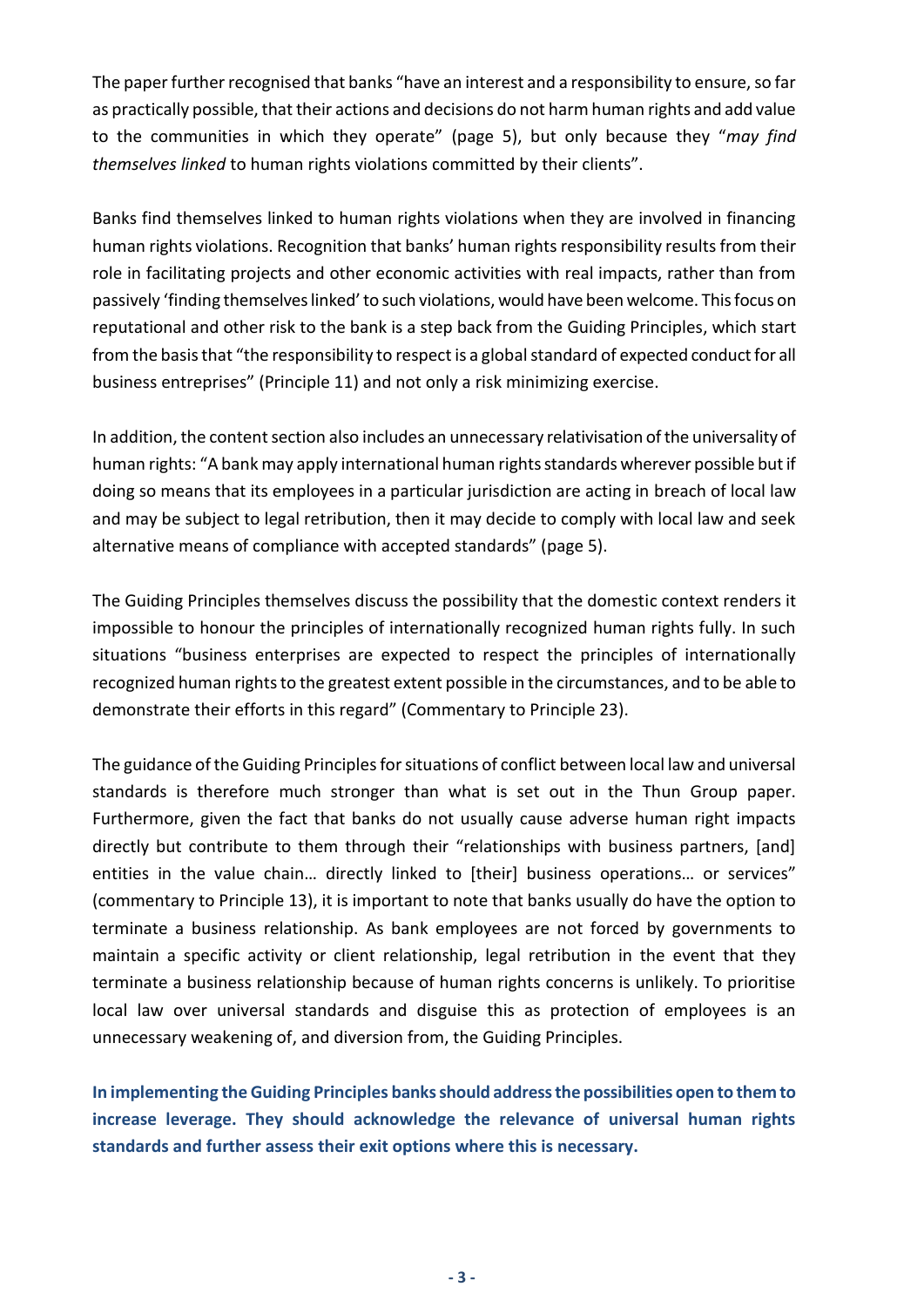## **3. Partial coverage of the UN Guiding Principles**

The Thun Group discussion paper limits its scope to Principles 16-21 of the UN Guiding Principles, stating:

"These Principles cover the areas of policy development and commitment, due diligence in terms of scope, accountability and implementation, as well as tracking and reporting. These Principles are those which are most relevant to banks' potential adverse impacts on human rights and which tend to be most challenging to implement" (page 5).

While it is understandable that banks do not comment on the State Duty to Protect Pillar (Principles  $1 - 10$ ) there are other principles which are also relevant to banks' adverse impacts. In the first place, the Thun Group paper only discusses the Operational Principles but not the Foundational Principles of the Corporate Responsibility to Respect Human Rights (Principles 11 – 15). As some of the strongest statements about the responsibility of enterprises regarding human rights, such as the one in Principle 11 cited above, are discussed there, this sense of urgency is lost by not covering Principles 11-15.

Furthermore the Paper stops short of addressing Principle 22, which falls under the heading of Remediation:

"Principle 22: Where business enterprises identify that they have caused or contributed to adverse impacts, they should provide for or cooperate in their remediation through legitimate processes."

The commentary to Principle 22 determines that even in the case where "a business enterprise has not caused or contributed" to adverse human rights impacts "which are directly linked to its business operations, products or services by a business relationship," the enterprise "may take a role" in enabling remediation.

**BankTrack calls on the Thun Group to also explicitly address the Principles it has overlooked.**

#### **4. Thun group does not address bank responsibility to ensure Access to Remedy**

The third pillar on Access to Remedy is clearly directed both at governments and businesses. Therefore there are also principles in that section of the Guiding Principles that are relevant for banks, in particular Principle 29:

"To make it possible for grievances to be addressed early and remediated directly, business enterprises should establish or participate in effective operational-level grievance mechanisms for individuals and communities who may be adversely impacted."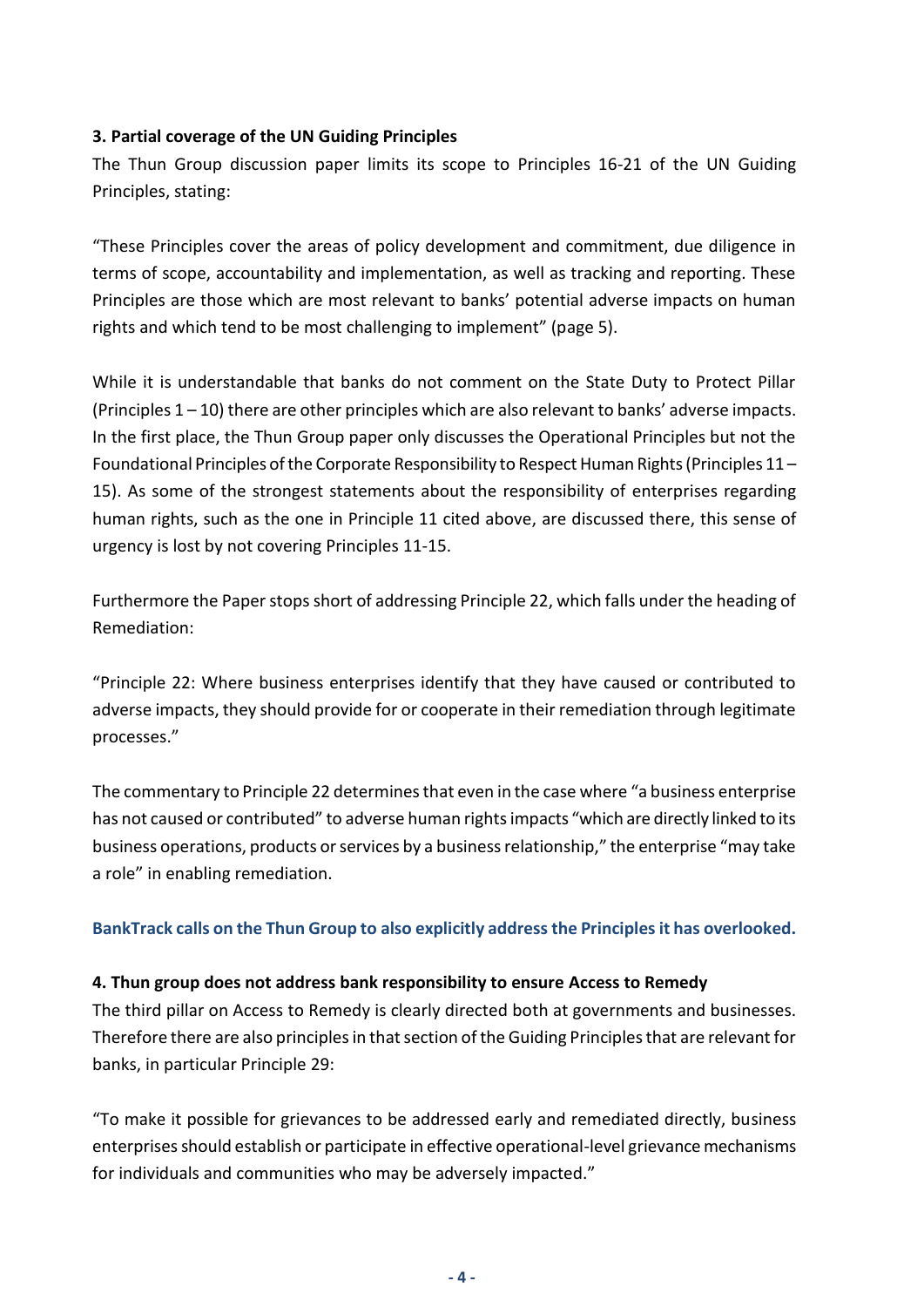While it is clearly the case that the company which is directly responsible for a grievance is best placed to provide access to remedy, banks can play a valuable role in (a) ensuring that a grievance mechanism is established by the bank's client in the first place, and (b) establishing their own mechanisms that allow rights holders affected by activities financed by a bank access to remedy. This is especially important when a client that is violating human rights is unwilling to address the issue of effective remedy.

**BankTrack calls on the banking sector to ensure grievance mechanisms are established for projects which present human rights risks, and to establish their own mechanisms that allow rights holders affected by bank financed projects and activities access to remedy.**

#### **5. Human Rights due diligence in corporate and investment banking**

The discussion paper elaborates on human rights due diligence processes in the different areas of activities of universal banks. In corporate and investment banking, where many high risk transactions occur, the paper proposes a different approach depending on whether the funds are used for general corporate purposes or for a specific investment or purpose.

When providing funds for general corporate purposes, the paper advises that the due diligence process focuses on "management systems and structures (…) that demonstrate the company's ability to identify, manage and respond adequately to general human rights issues" and "the company's process for identifying and consulting with stakeholders potentially affected by its operations, including grievance mechanisms" (page 15). This means the bank is basing its due diligence process almost exclusively on information provided by the client itself, such as a description of the different processes in place.

Only "if the client intends to use the funds for a defined purpose" should the potential impacts "on the rights of affected rights-holders … be assessed" (page 5). The focus on rights-holders is therefore lost in the due diligence process for general corporate purposes. Victims of corporate human rights abuse and NGOs that support them usually raise their voices against specific investments rather than commenting on the processes of the company involved, with the result that their voices remain unheard in the due diligence process. This is even more serious as there is plenty of evidence that banks routinely provide general corporate financing for many companies that are involved in serious human rights conflicts.

**BankTrack is convinced that a company's performance 'on the ground' in delivering actual projects says much more about the company's degree of responsibility than just its processes. BankTrack therefore urges banks to include the views of rights-holders and their supporters in due diligence processes when providing funds for general corporate purposes, by analysing the client's on-the-ground performance.**